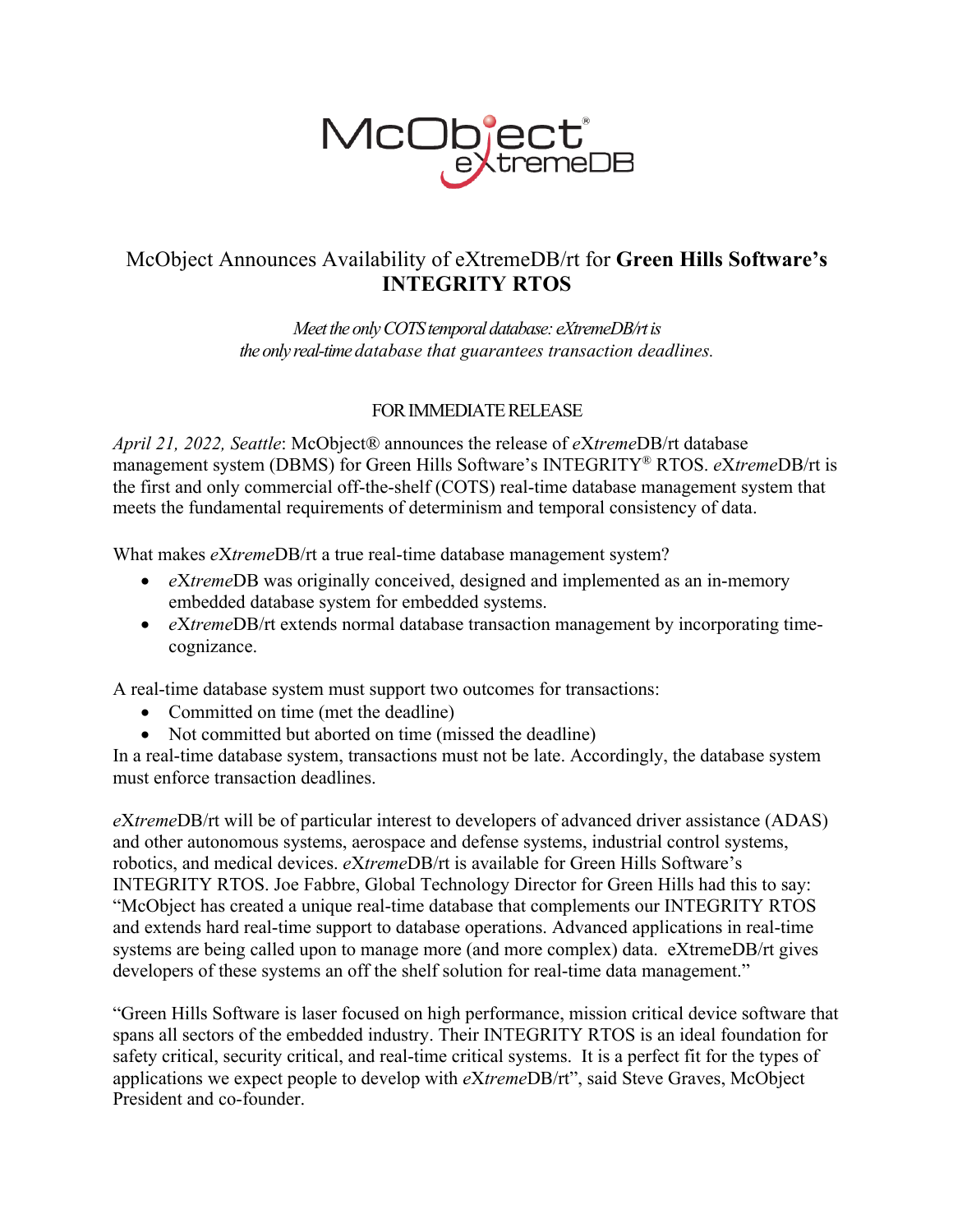*e*X*treme*DB/rt was designed for use in resource-constrained, mission-critical embedded systems. Its small footprint and frugal use of memory and CPU make it uniquely qualified for these applications. Find *e*X*treme*DB in millions of embedded systems, in deployments ranging from satellite systems to locomotive control, world-wide.

*# # #*

## **Editorial contacts** Chris Mureen

Chief Operating Officer Email: press@mcobject.com Tel: +1 425-888-8505

## **About McObject**

Founded by database and real-time systems experts, McObject offers proven, ultra-fast data management technology, used across a wide range of industries and market segments. The company's background and expertise in defense and aviation sectors mean that its technology is exceptionally reliable and robust.

McObject counts among its customers industry leaders such as BAE Systems, TradeStation, Siemens, Philips, EADS, JVC, ViaSat, F5 Networks, CA, Motorola and Northrup Grumman, along with NSE.IT, SunGard, Transaction Network Services, and Dalian Commodity Exchange.

*e*X*treme*DB uses powerful, industry-standard tools and languages, such as SQL, Python, C/C++, Java and  $C#$ .

For more information, please visit www.mcobject.com. Follow us on LinkedIn and Twitter

*McObject and eXtremeDB are registered trademarks of McObject LLC. All other company or product names mentioned herein are trademarks or registered trademarks of their respective owners.*